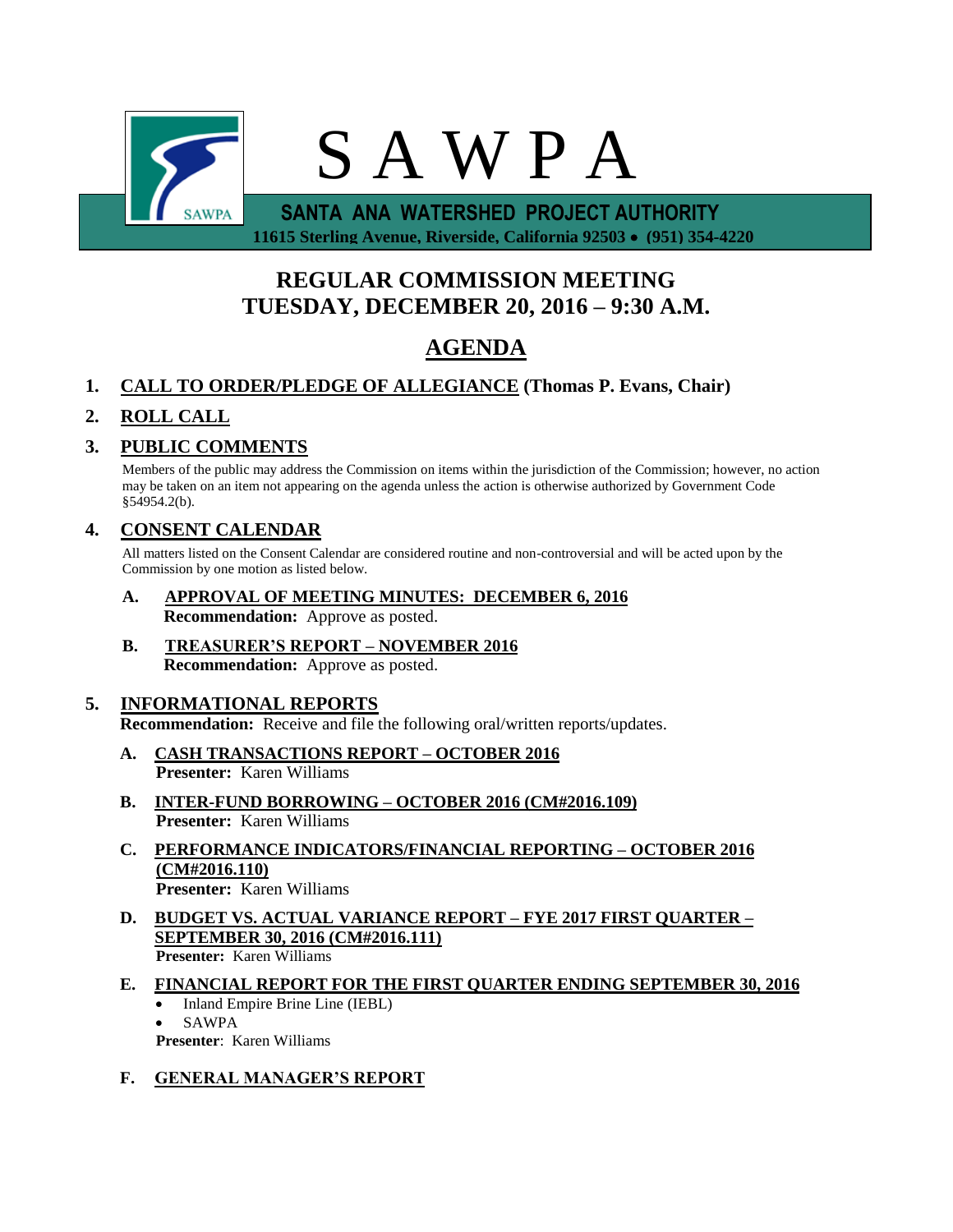SAWPA Commission Regular Meeting Agenda December 20, 2016 Page 2

## **G. SAWPA GENERAL MANAGERS MEETING NOTES**

December 13, 2016

### **H. CHAIR'S COMMENTS/REPORT**

#### **I. COMMISSIONERS' COMMENTS**

#### **J. COMMISSIONERS' REQUEST FOR FUTURE AGENDA ITEMS**

### **6. SPECIAL COMMENDATION – OUTGOING COMMISSIONER TERRY CATLIN**

### **7. CLOSED SESSION**

#### **A. CONFERENCE WITH LEGAL COUNSEL – EXISTING LITIGATION PURSUANT TO GOVERNMENT CODE SECTION 54956.9(d)(1)**

Name of Case: Spiniello Companies v. Charles King Company, Inc., Santa Ana Watershed Project Authority, The Ohio Casualty Insurance Company (Superior Court of Los Angeles BC616589)

#### **8. NEW BUSINESS**

## **A. REACH V REHABILITATION AND IMPROVEMENT PROJECT – PHASE I (CM#2016.107)**

**Presenter:** David Ruhl

\_\_\_\_\_\_\_\_\_\_\_\_\_\_\_\_\_\_\_\_\_\_\_\_\_\_\_\_\_\_\_\_\_\_\_\_\_\_\_

**Recommendation:** Find that the unfinished condition of the Reach V Rehabilitation and Improvement Project (the Project) after the termination for cause of the Project contractor continues to be an emergency that requires immediate action per the Commission's prior action on August 2, 2016.

#### **9. ADJOURNMENT**

#### **PLEASE NOTE:**

Americans with Disabilities Act: Meeting rooms are wheelchair accessible. If you require any special disability related accommodations to participate in this meeting, please contact (951) 354-4220 or kberry@sawpa.org. 48-hour notification prior to the meeting will enable staff to make reasonable arrangements to ensure accessibility for this meeting. Requests should specify the nature of the disability and the type of accommodation requested.

Materials related to an item on this agenda submitted to the Commission after distribution of the agenda packet are available for public inspection during normal business hours at the SAWPA office, 11615 Sterling Avenue, Riverside, and available a[t www.sawpa.org,](http://www.sawpa.org/) subject to staff's ability to post documents prior to the meeting.

#### **Declaration of Posting**

I, Kelly Berry, Clerk of the Board of the Santa Ana Watershed Project Authority declare that on Wednesday, December 14, 2016, a copy of this agenda has been uploaded to the SAWPA website a[t www.sawpa.org](http://www.sawpa.org/) and posted in SAWPA's office at 11615 Sterling Avenue, Riverside, California. /s/

Kelly Berry, CMC